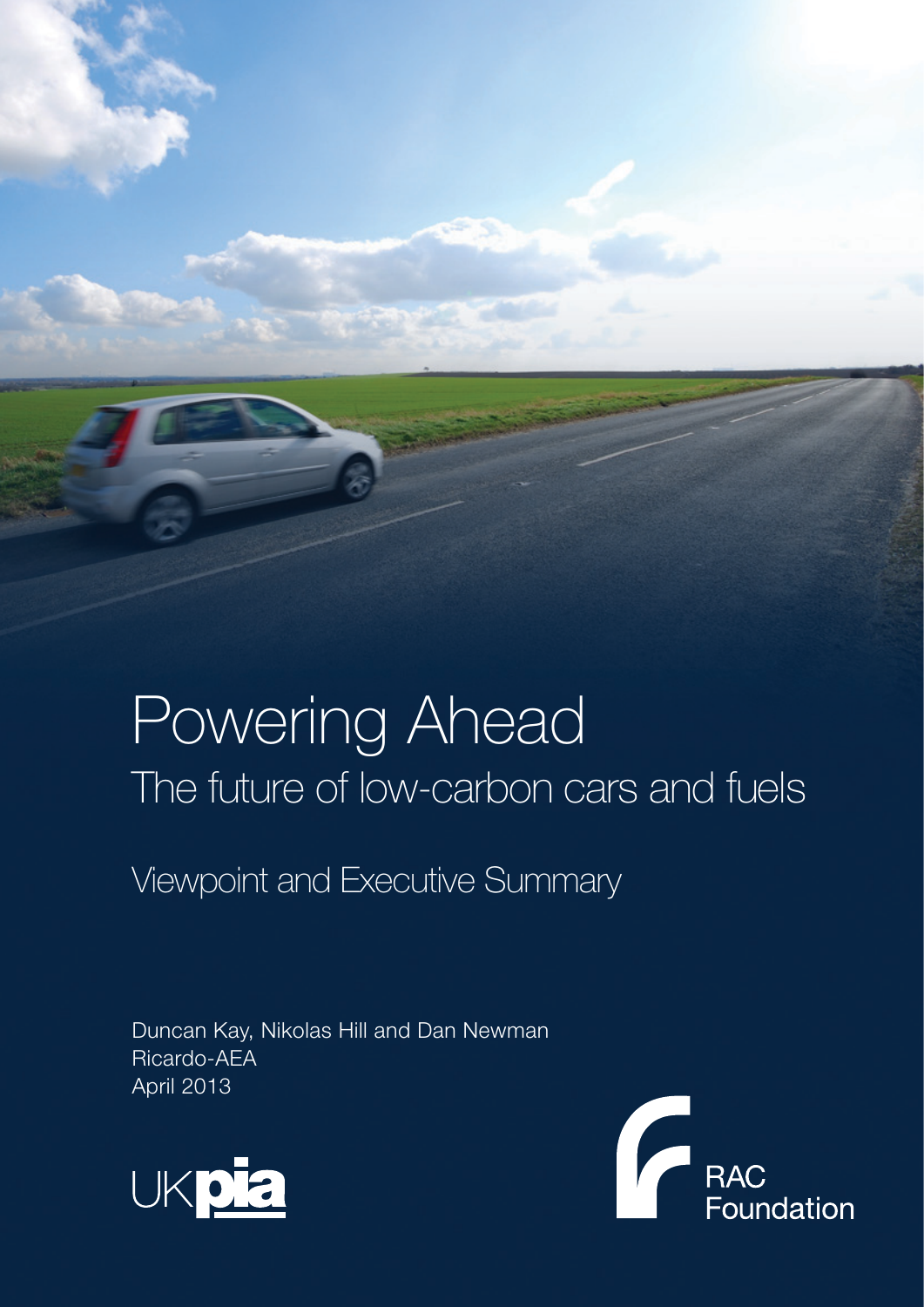

The UK Petroleum Industry Association (UKPIA) represents the interests of nine member companies engaged in the UK oil refining and downstream industry on a range of common issues relating to refining, distribution and marketing of oil products, in non-competitive areas.

UKPIA's role is to inform its members of proposed legislation and related developments, and to help form and advocate the industry's position.

UKPIA is also an authoritative source of information or reference on the UK downstream industry.



The Royal Automobile Club Foundation for Motoring is a transport policy and research organisation which explores the economic, mobility, safety and environmental issues relating to roads and their users. The Foundation publishes independent and authoritative research with which it promotes informed debate and advocates policy in the interest of the responsible motorist.

RAC Foundation 89–91 Pall Mall London SW1Y 5HS

Tel no: 020 7747 3445 www.racfoundation.org

Registered Charity No. 1002705 April 2013 © Copyright Royal Automobile Club Foundation for Motoring Ltd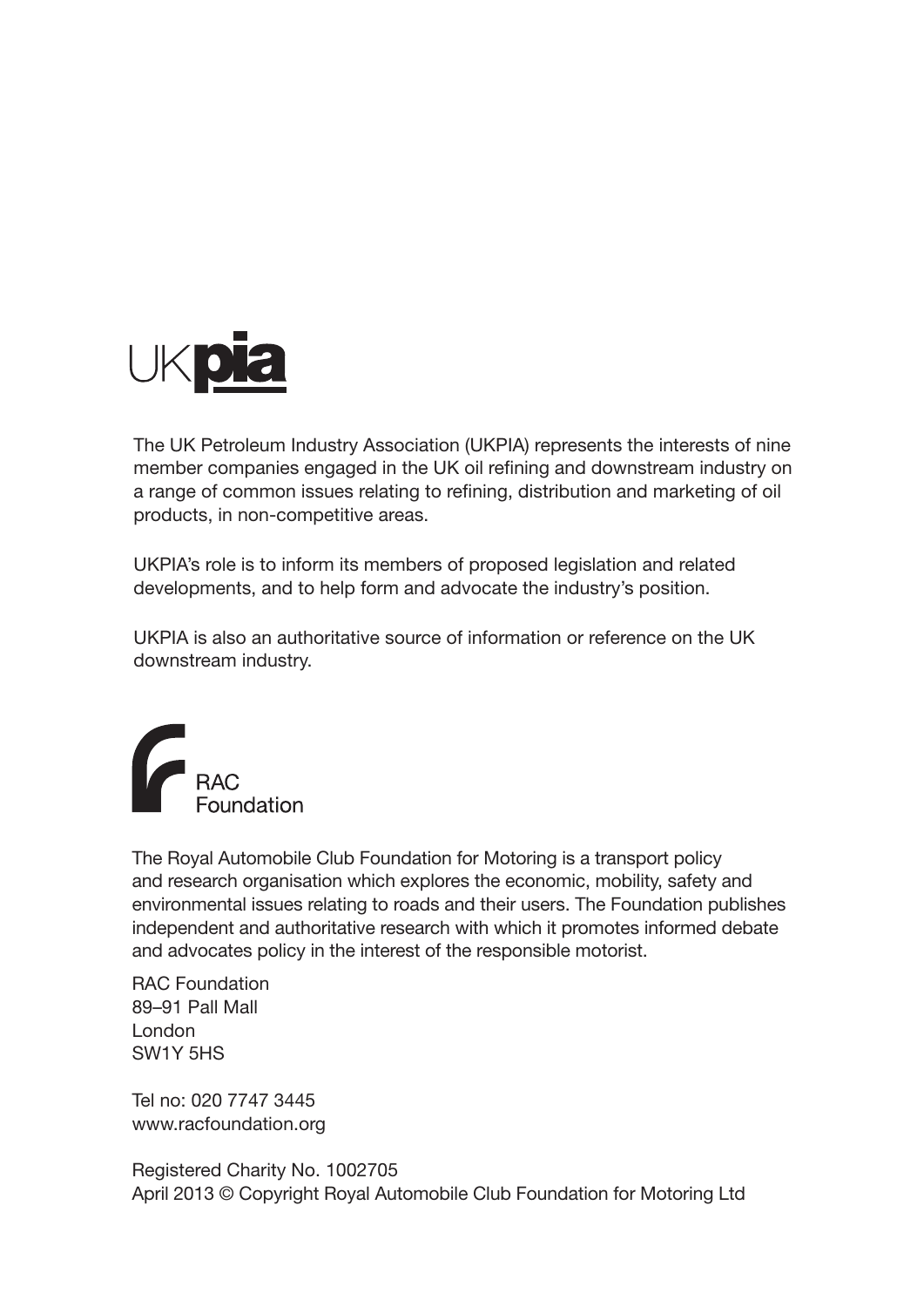# Powering Ahead The future of low-carbon cars and fuels

Viewpoint and Executive Summary

Duncan Kay, Nikolas Hill and Dan Newman Ricardo-AEA April 2013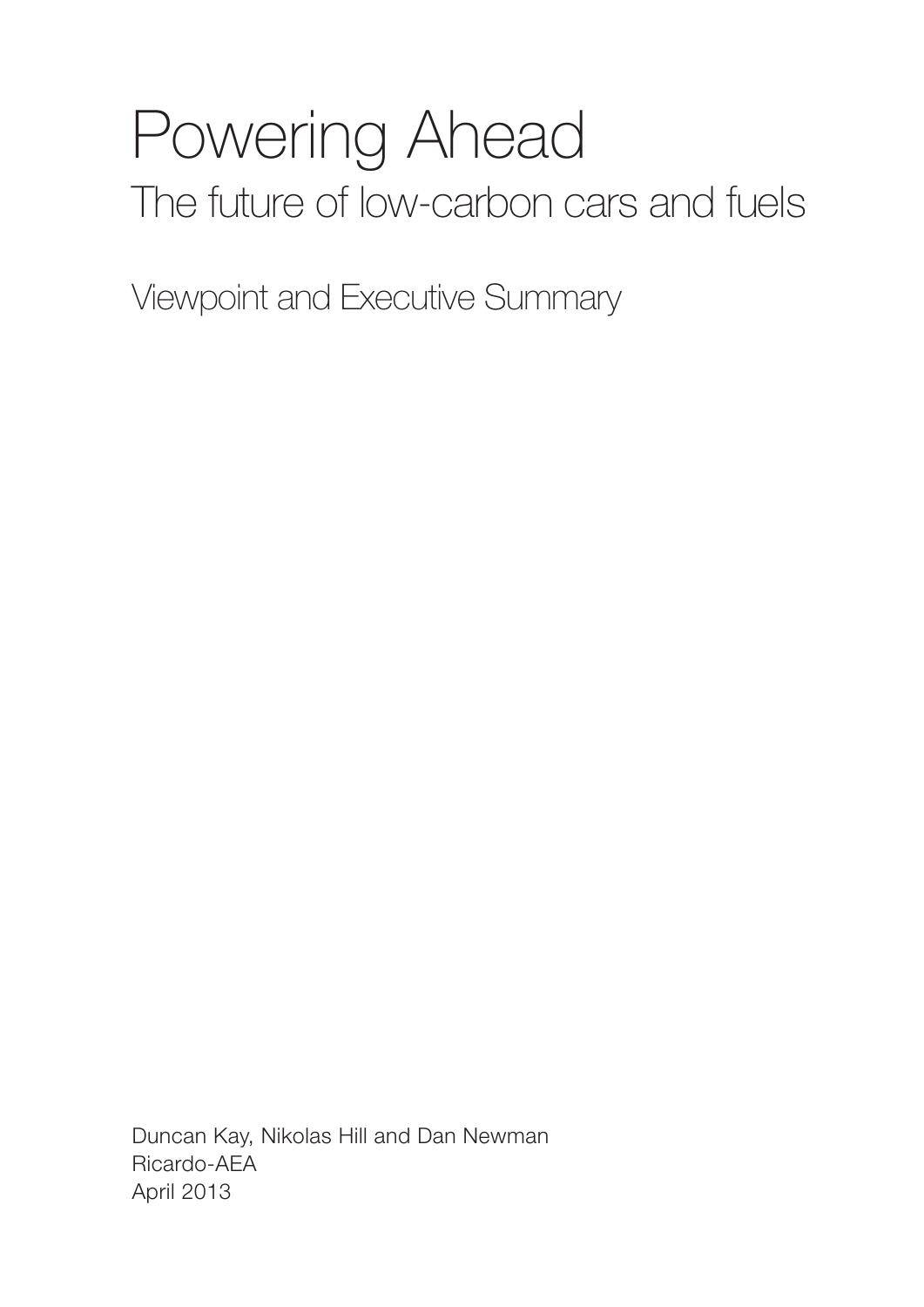# Viewpoint

In 2007, HM Treasury published the seminal *King Review of low-carbon cars*. 1 Its aim was to "undertake an independent review to examine the vehicle and fuel technologies which over the next 25 years could help to decarbonise road transport, particularly cars".

Much has happened in the low-carbon vehicle sphere in the six years that have now passed: conventional new car carbon dioxide (CO<sub>2</sub>) emissions have decreased by almost 20%, from 164.9 g/km in 2007 to 133.1 g/km in 2012; vehicle manufacturers are now offering an increasing range of electric vehicles, into which the government is pouring money; and, more recently, the government launched a 'UKH2 Mobility' platform setting out a plan for the rollout of hydrogen vehicles from 2015 onwards.

To understand where expert thinking has got to, we commissioned environment and energy consultancy Ricardo-AEA to examine the relative merits of the major fuels and powertrains in delivering the UK's greenhouse gas reduction targets over the coming decades. We also wanted to know what each technology's market potential was. To achieve these research goals, the authors reviewed a wide range of market take-up scenarios from leading consultancies and other stakeholders around the world. While the average of expert opinion can be a pretty good estimate of what may happen, any market projection, of course, only paints a picture of what *could* happen. No one can predict with certainty what *will* happen: all forecasts have to make assumptions about what the world may look like in the future.

This report suggests that there will be a multitude of options for consumers to choose between, both in terms of fuels and powertrains: petrol, diesel, natural gas, plug-in hybrids, fuel cell vehicles – and others besides. Each has its own strengths and weaknesses, and will be used in a different application. The report also demonstrates that this range of fuels and powertrains can be used in various combinations, which is good news because it means that the transport system will be more resilient – for example, in terms of oil price shocks – and that there are many benefits to be realised across different technologies, such as making vehicles lighter and more aerodynamic.

The most important finding is that conventionally powered petrol and diesel cars will remain with us for a long time yet, and that the lion's share of emissions reductions in the short to medium term will come from their improvement through, for example, engine downsizing with turbocharging. All the signs are that they will continue to be the dominant form of powertrain

The King Review was published in two parts: the first was published in 2007 and examined the potential for CO<sub>2</sub> reduction in all the main fuels and powertrains; the second, published in 2008, made a series of (policy) recommendations for achieving the UK's carbon reduction targets for road transport over the long term.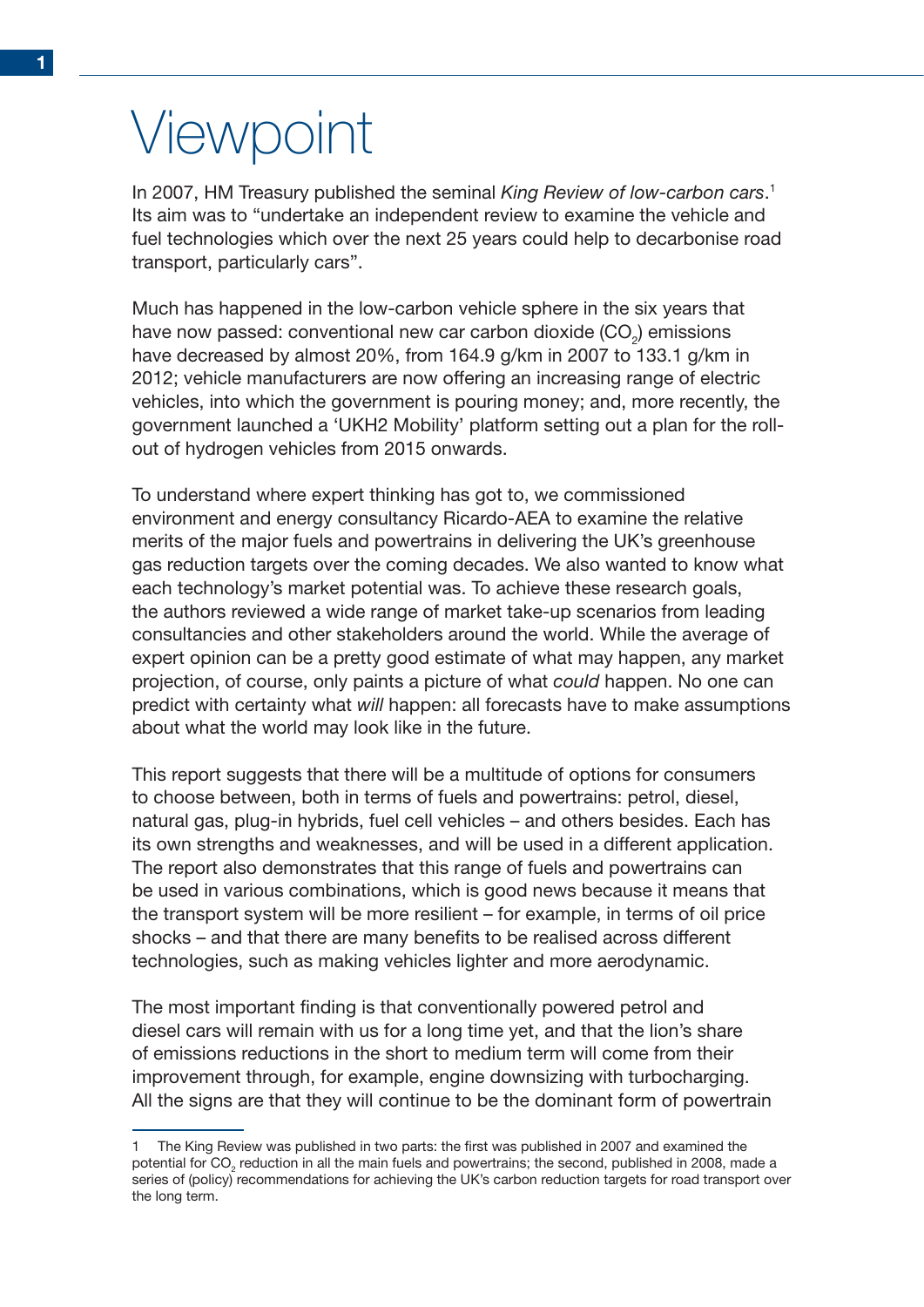until at least 2030: according to the average market projections, about 60% of vehicles in 2030 are likely to be powered, either in part or in full, by internalcombustion engines. Even in the 2050 scenarios the report anticipates that some cars will still feature an internal-combustion engine, although these are expected to be almost exclusively full hybrids, plug-in hybrids and rangeextended electric vehicles driven mainly in electric mode.

Electric vehicles remain a controversial subject. Advocates will say that their market share has increased by hundreds of percentage points over the last years, and that this trend will continue. Critics will reply that this still only represents a small fraction of the market. But what do we actually mean by 'electric vehicles' anyway? The term is most often loosely applied to mean plugin hybrid electric vehicles, range-extended electric vehicles and pure/battery electric vehicles. However, these technologies are quite different in their degree of electrification, and these differences lead to significant implications for their optimal application, costs of ownership and operation, as well as overall usefulness. Thus, while plug-in and range-extended hybrids could be described as 'the best of both worlds' and seem to make more sense as a mass-market proposition, pure electric vehicles appear to be less promising. Whatever people's feelings about all these plug-in vehicles, the projections reviewed in this report show that by 2020 they are likely to account for anything between 5% and 15% of new car sales, and for between 20% and 50% by 2030.

Much of the limited utility of pure electric vehicles today comes down to simple physics: in terms of energy density, liquid fuels are still dozens of times better than electricity stored in batteries. Even though electric vehicles are now a practical proposition – evidenced by the fact that some people, albeit few, *are* buying and using them – big question marks still remain over how they will perform after several years in terms of day-to-day wear and battery rundown.

Central to all of this is battery technology. The future mass-market success of electric vehicles is highly dependent on breakthroughs in this field, both to increase energy density and to reduce cost, which are essentially two sides of the same coin. While there may be innovative ways of avoiding merely increasing battery size – battery swapping, more frequent trickle charging, rapid charging – all of these come with their own problems.

And then there is their future greenhouse gas reduction potential, which relies largely on decarbonisation of the grid. Although this is strongly implied by the Climate Change Act 2008, it cannot be accepted as a given because of the vast investment required and the potential competition for lowcarbon electricity from other sectors like heating homes. There are ongoing discussions in the context of the UK Energy Bill – a proposed legislative framework for delivering secure, affordable and low-carbon energy, which at the time of writing is at report stage prior to its third reading – as to whether it should include a decarbonisation target for power generation by 2030. Whether such a target will be set, and if so at what level, is yet to be determined.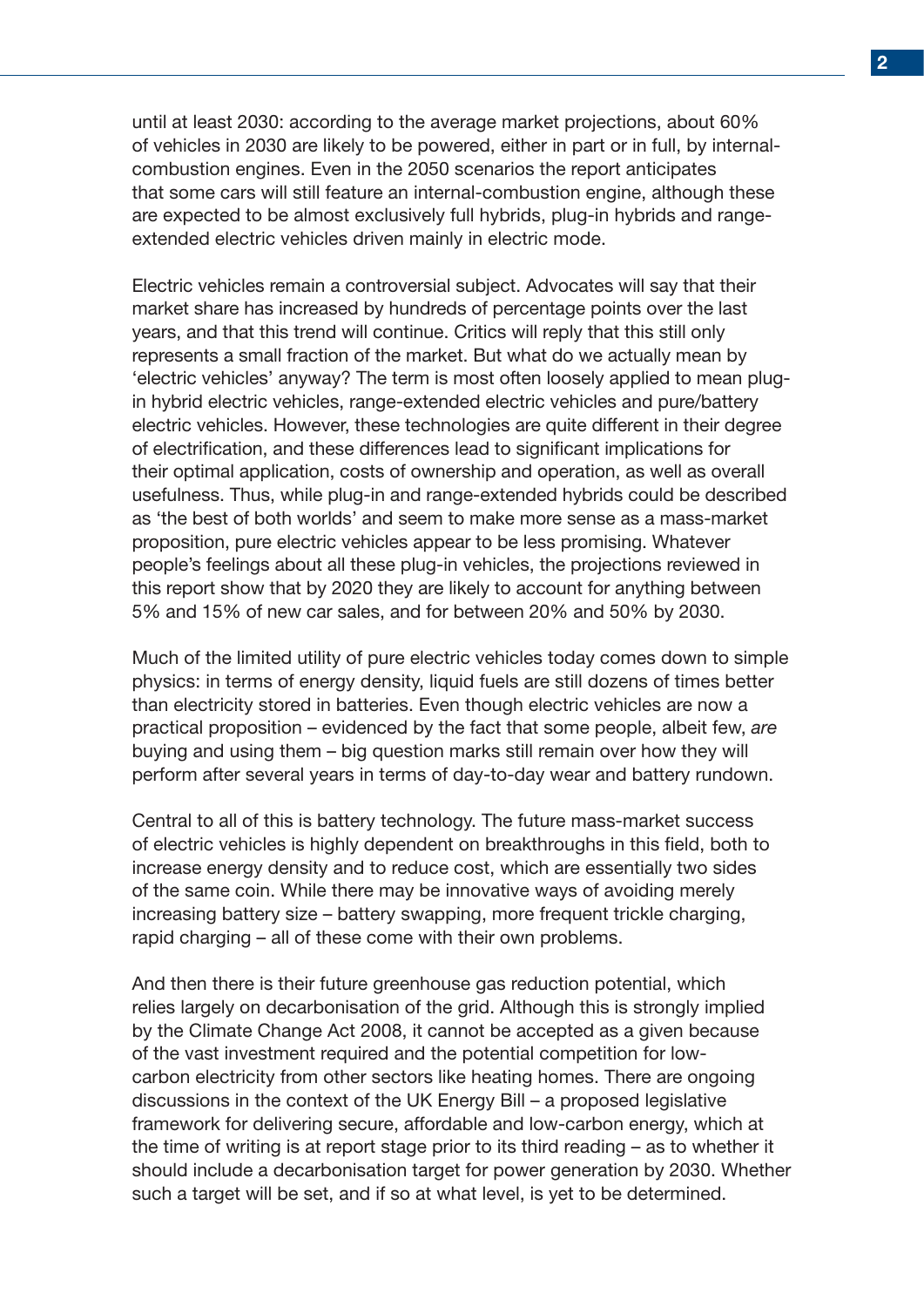Similar arguments apply to hydrogen fuel cell vehicles, which are not only costly but require both expensive infrastructure for market adoption and 'clean' hydrogen to realise greenhouse gas savings. While the recently launched UKH2 Mobility platform does not guarantee any take-up by the market, it does show that the government is interested in these vehicles.

There appears to be a false perception that investment in electric vehicles comes at the expense of encouraging improvements to the internal-combustion engine. However, the two technologies are at quite different stages of market development: while conventional vehicles are very well established, electric vehicles are only at their infancy. They therefore require different types of government policy. Conventional vehicles need strict but achievable environmental standards while, in theory at least, electric vehicles need supplypush (subsidies for the industry) and demand-pull (consumer incentives such as purchase grants) policies. However, whether the degree of public investment in electric vehicles is appropriate, given their current prospects as a viable form of transport for ordinary people, is another matter, and the subject of considerable debate. If there is any kind of trade-off, it could be said to lie between electric vehicles, particularly pure electrics, and hydrogen fuel cell vehicles. But even here the two technologies are at different market stages – compared to electric vehicles, hydrogen vehicles are far from being a mass-market proposition.

Ultimately, it is not clear which technology will 'win' in the long term. The common consensus in the industry, supported by the market projections reviewed in this report, is that there will not be a single, dominant technology or fuel in the way that there has been over the last century with the monopoly of the internal-combustion engine, but that there will be a range of solutions for different transport applications.

For policymakers this presents a challenge, as it will be difficult for them to decide what policies they should adopt, let alone when and in what form. The case of biofuels shows that decision-makers sometimes get it wrong. In October 2012, the European Commission published proposals to amend the Renewable Energy Directive<sup>2</sup> by capping the share of 'first-generation' biofuels – that is, those derived from food crops – to half of the possible 10% by energy to meet the EU's 2020 targets for renewable road transport fuels. This change of policy caused outrage among the biofuels industry, since these biofuels already account for 4.7% of total fuels, and the industry has huge sunk investments which, effectively, would be wasted if the amending Directive were passed. This example clearly illustrates the need for decision-makers to keep policies under review in the light of new technology and other developments.

It is very clear to us that government policies should be technology-neutral; the emphasis should be on using fiscal and regulatory levers, and other policies,

<sup>2</sup> Directive 2009/28/EC: http://eur-lex.europa.eu/LexUriServ/LexUriServ.do?uri=Oj:L:2009:140:0016:00 62:en:PDF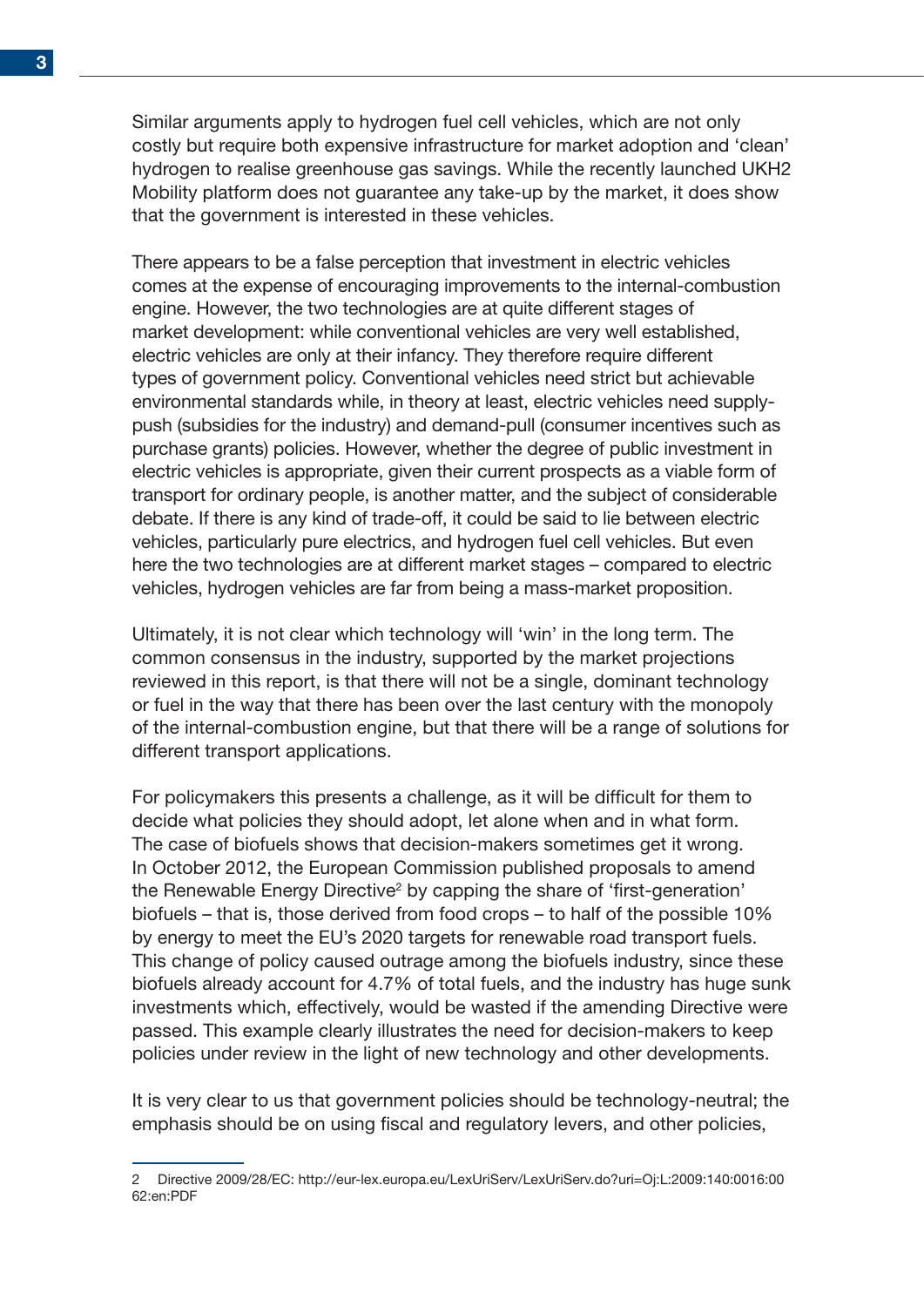to incentivise both the demand and the supply of low-carbon vehicles in the market place. The record so far has demonstrated how effective this can be. The automotive industry, with the associated huge research and development effort going on, should lead the evolution and the bringing to market of the different technologies, to which consumers will respond. However, we do recognise that government has a role in supporting fledgling research (through, for example, the successful programmes of the Technology Strategy Board). And from time to time there are consequential policy issues (as in the case of biofuels) which cannot be avoided.

Overall, we believe that this report has made a valuable contribution to the discussion on the road ahead for all types of low-carbon vehicles. Only time will tell what exactly we will be driving in the next couple of decades. Whatever it is, it will be low-carbon and very efficient. And, it is to be hoped, also exciting.

On the basis of the evidence in this report, we make the following recommendations:

- Regulation based on tailpipe emissions is increasingly no longer fit for purpose and must be changed to be based on well-to-wheel, and ultimately even life cycle, emissions.
- Government should push strongly for a move away from the current 'New European Drive Cycle' (NEDC) test cycle, towards the 'Worldwide harmonized Light vehicles Test Procedure' (WLTP) cycle to capture tailpipe emissions and fuel consumption more accurately, as the discrepancy between stated and real-world performance is wide, and confusing for consumers. This must be introduced in tandem with tightening the entire vehicle type approval test.
- The 2025 new car CO<sub>2</sub> target should be set at a maximum of 70 g/ km from the tailpipe, with a preferred target of 60 g/km. Regulation must be carefully designed to capture well-to-wheel (or even life cycle) emissions, whilst spreading the burden on vehicle manufacturers in an equitable manner.
- Government should take a technology-neutral approach to the encouragement of low-carbon vehicles. It should focus on the use of fiscal, regulatory and other policy levers to drive both the demand and supply of such vehicles, leaving the automotive industry to lead the evolution, and the bringing to market, of the various technologies.
- Government must deal with the 'ILUC issue' indirect land-use change, in other words secondary and often unanticipated negative environmental impacts – if it wants to seriously consider biofuels and avoid any potential negative indirect consequences.

#### RAC Foundation

UK Petroleum Industry Association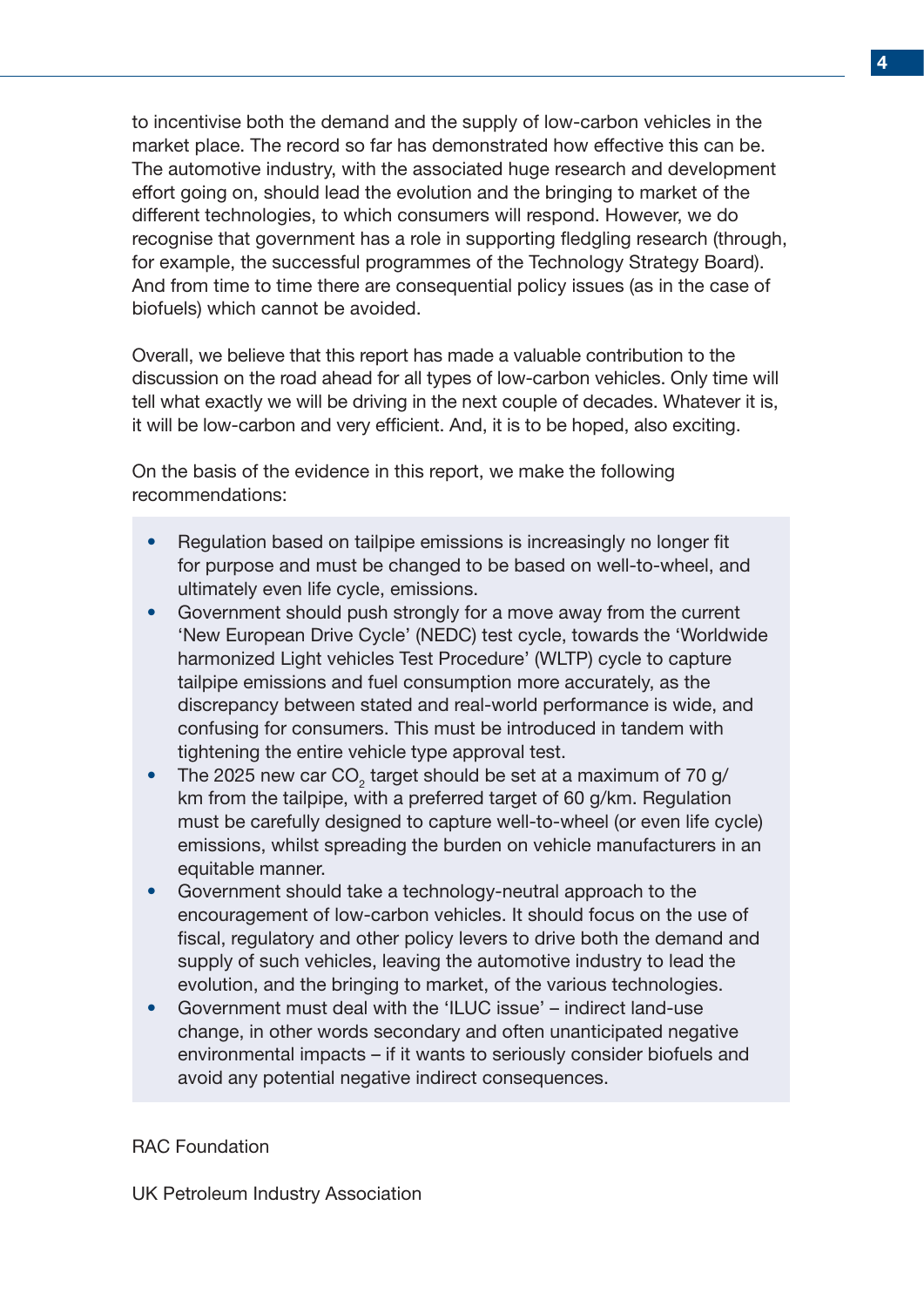# Executive summary

## **Introduction**

This report examines how the challenge of achieving the UK's legally binding commitment to a substantial reduction in greenhouse gas (GHG) emissions by 2050 is likely to affect the cars and fuels we will use over the next 20 years.

It is now six years since Professor Dame Julia King set out her recommendations for action to reduce carbon dioxide (CO<sub>2</sub>) emissions from the passenger car sector in the *King Review of low-carbon cars*. Over this period, policies and initiatives to promote the uptake of lower-carbon cars have been introduced at both European and national levels, and manufacturers and fuel suppliers have worked to develop lower-carbon options for consumers.

## **Policy context**

In 2008, the UK became the first country in the world to introduce a law committing the government to cut GHG emissions: the Climate Change Act 2008. This requires an 80% reduction in GHG emissions by 2050 relative to a baseline of 1990.

Transport is responsible for 21% of UK GHG emissions by source, with cars accounting for 55% of that share or 12% of the total.

Later this year the European Commission is expected to confirm that new cars sold in Europe should emit an average of 95 gCO<sub>2</sub>/km or less by 2020. Consultation will also be held until 2014 regarding a new target for 2025.

Alongside this, the Commission has introduced directives governing renewable energy and vehicle fuels, which require that at least 10% of transport fuels by volume (excluding aviation fuels) must originate from renewable sources by 2020. It had been expected that the vast majority of this would be met through the use of biofuels. However, there are continuing concerns about true level of biofuel GHG savings, particularly for first-generation biofuels, once 'indirect land-use changes' (ILUCs) have been taken into account. As a result, in October 2012, the Commission announced proposals to amend the Renewable Energy Directive so that no more than half of the 10%-by-energy target can be met through the use of first-generation crop-based biofuels. Given that current production volumes of alternative next-generation biofuels are relatively small, and that uptake levels of plug-in electric vehicles using renewable electricity may well provide only a limited contribution, it is not clear how this target will be reached by 2020.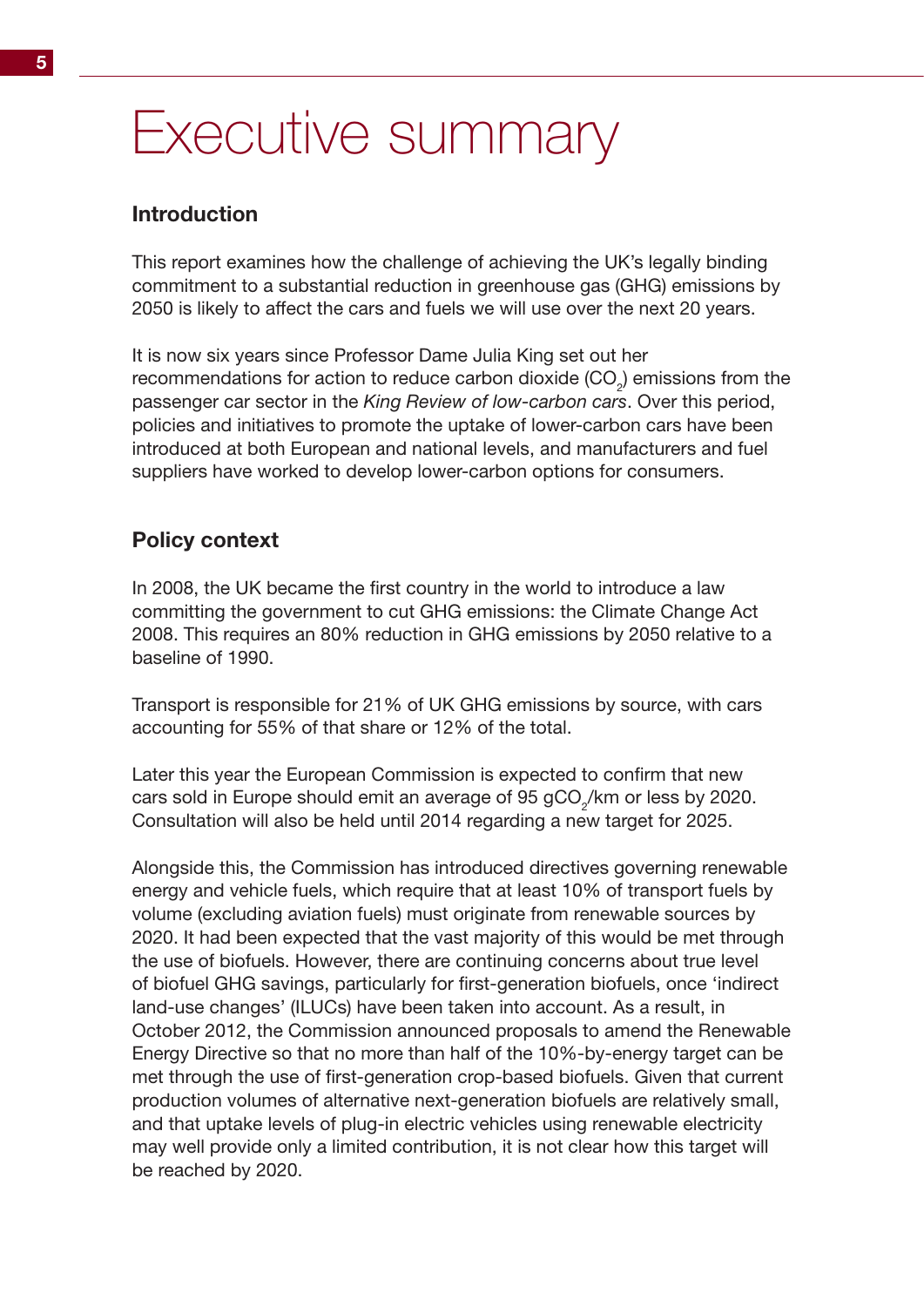The UK has introduced a range of policies to encourage uptake of loweremission vehicles. Vehicle Excise Duty (VED) and company car tax have been progressively revised to strengthen incentives to choose low-CO<sub>2</sub> options. The UK's colour-coded vehicle fuel economy labelling system is designed to make it easier for consumers to choose more fuel-efficient models. In 2010, a new 'first-year rate' of VED was introduced to provide a stronger signal at the point of purchase, with rates for the highest-CO<sub>2</sub> vehicles now set at £1,030.

The Plug-in Car Grant scheme provides 25% (capped at £5,000) towards the cost of eligible plug-in cars (and 20% – capped at £8,000 – for plug-in vans). The Plugged-in Places scheme has seen over 2,800 charging points installed, in eight areas of the country.

Together these policies appear to be having the desired effect. According to the SMMT (Society of Motor Manufacturers and Traders), the average tailpipe CO<sub>2</sub> emission figure for cars sold in the UK in 2012 was 133.1 g/km, representing a fall of almost 23% over the last decade.

Maintaining this good rate of progress in the reduction of carbon emissions from cars will require that future policies continue to drive technological progress. Perhaps the most important decision facing policymakers is what level to set as the target for CO $_{\textrm{\tiny{2}}}$  emissions in 2025. The European Commission has announced that it will explore a level of 70 g/km, and is expected to seek stakeholders' views on both this and a target for vans sometime in 2013. Some environmental groups feel that the 2020 target of 95 g/km lacks ambition, and are already pushing for 60 g/km by 2025.

Alongside this is the problem of a growing gap between the type-approval fuel economy figures obtained using the official test cycle (the NEDC – New European Drive Cycle) and those that drivers achieve in the real world. It has been noted that some of the largest differences are for the vehicles with the lowest official CO<sub>2</sub> figures, meaning that consumers who choose the most 'environmentally friendly' option may be the most disappointed by their vehicle's actual fuel economy.

The Commission aims to address this by introducing the new 'Worldwide harmonized Light duty vehicles Test Procedure' (WLTP), which is considered to be more representative of real-world driving conditions. The WLTP is being developed under the UNECE (UN Economic Commission for Europe) for global application. Alongside this, changes are also planned to the way that emissions tests are conducted.

In the longer term there is an increasing need to consider not merely the  $\mathsf{CO}_2$  emissions from vehicle exhausts, but the whole life cycle environmental impacts of vehicles. For pure electric vehicles, referred to here as battery electric vehicles (BEVs), it does not make sense for legislation to relate solely to tailpipe emissions, since there are none. However, there are certainly emissions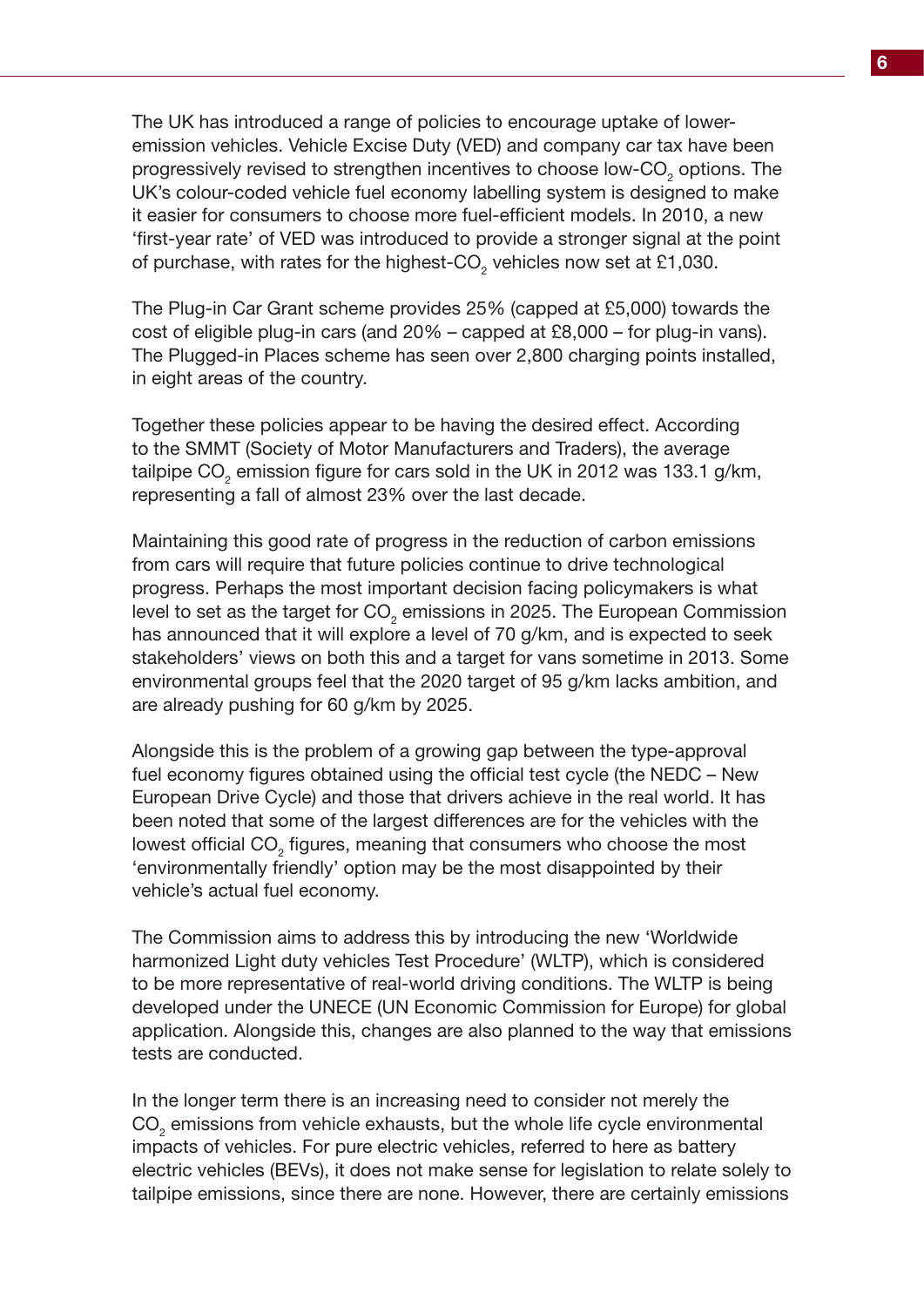associated with the production of the electricity needed to power the vehicle. Equally, BEVs' manufacturing emissions are currently significantly higher than those of a comparable conventional vehicle (owing primarily to the batteries).

#### **Future fuels and vehicle technologies**

In the past, conventional petrol- and diesel-fuelled internal-combustion engines (ICEs) were the dominant technology. But a much wider range of technologies and fuels is already becoming available, and these will become ever more common in the coming years.

Chapters 3 and 4 of this report investigate, respectively, the future potential of a range of fuels and of powertrain technologies and other aspects of vehicle technology that improve efficiency. For each option the chapters set out, and where possible quantify, their characteristics in terms of GHG reductions, advantages and disadvantages, infrastructure requirements, availability, and cost. A high-level summary of the findings is presented here:

**Petrol and diesel:** Conventional petrol- and diesel-powered cars accounted for virtually all (99%) of all new cars sold in the UK in 2012. The diesel engine's higher efficiency offers a reduction in life cycle GHG emissions per km of about 14% compared to an equivalent petrol vehicle, although technologies such as petrol direct-injection in combination with downsizing and turbocharging might reduce this advantage. Petrol engines produce lower NO<sub>x</sub> and particulate emissions, although the Euro standards on air pollutants will narrow the gap between petrol and diesel vehicles. However, the additional exhaust aftertreatment needed for diesel vehicles to meet these standards may further erode their fuel economy advantage.

**LPG (liquefied petroleum gas) / CNG (compressed natural gas):** Gaspowered vehicles account for only a tiny fraction of new car sales in the UK. Many manufacturers offer natural gas vehicles in other countries, and aftermarket conversions are available here. Life cycle CO<sub>2</sub> emissions for CNG are up to 24% lower than for a comparable petrol car. For LPG the figure is about 14%. LPG- and CNG-powered vehicles also produce lower NO<sub>y</sub> emissions and very low particulate emissions. However, the lack of refuelling infrastructure, and the reduced range compared to petrol or diesel, continue to constitute barriers to their uptake.

**First-generation biofuels:** There is a range of first-generation crop-based biofuels currently available. Bioethanol and biodiesel are already used by motorists, in that forecourt petrol and diesel contains a *c.*5% blend of biofuel. High-blend strength biofuels (e.g. E85 – petrol with an ethanol content of 85%) are not available to the mass market. The GHG savings for first-generation biofuels vary considerably according to the feedstock used, the manufacturing process, and in particular issues of ILUC. Some are calculated to result in GHG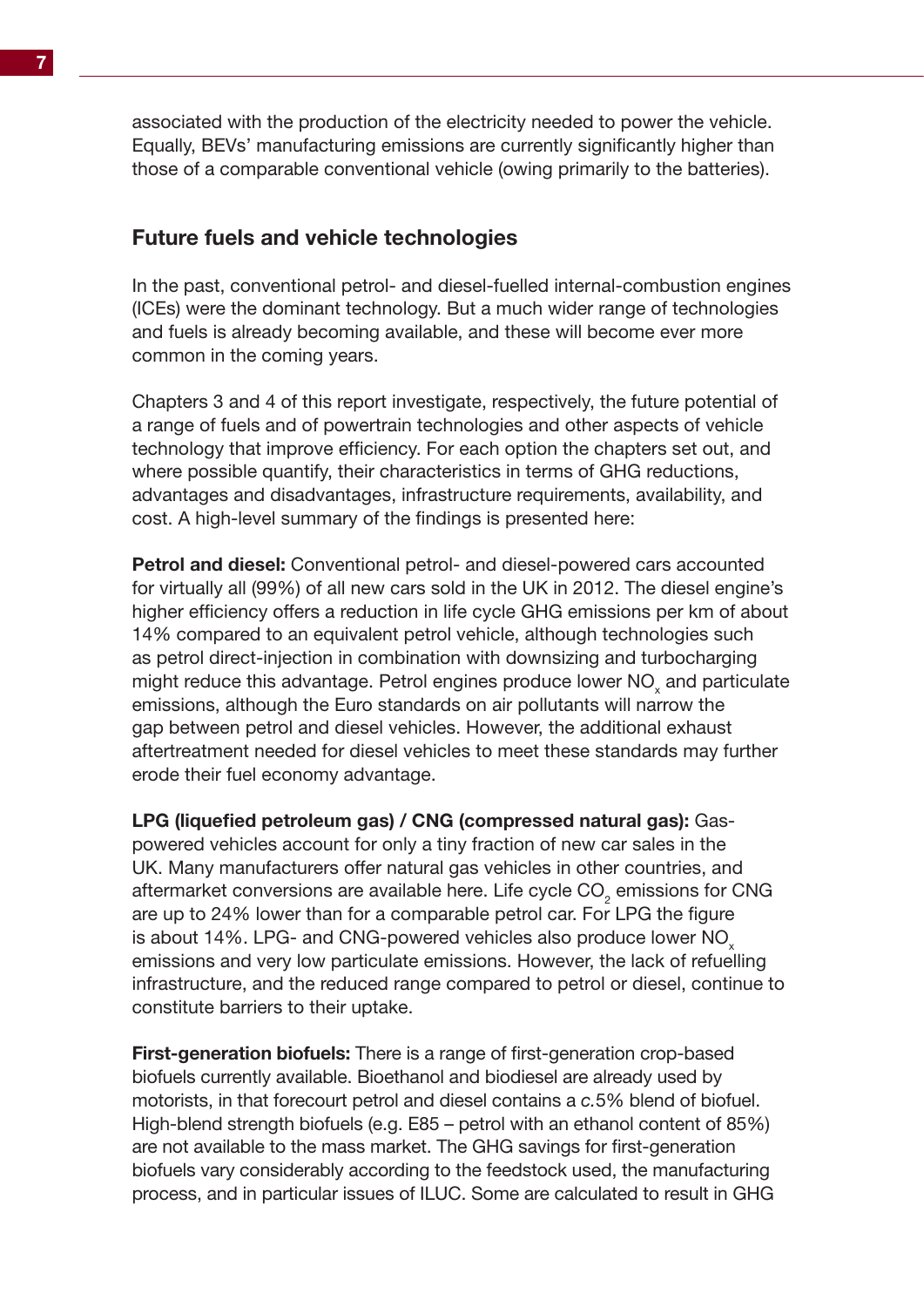emissions that are actually higher than those of fossil fuels. However, the use of biomethane (a purified form of biogas) can result in life cycle GHG emissions savings of over 70–80% compared to petrol. Biogas is typically produced from waste biomass or manure, meaning that there are little or no emissions caused by ILUC. The disadvantages of biomethane are much the same as those of CNG.

**Next-generation biofuels:** Next-generation biofuels are made using more advanced processes, and usually from non-crop biomass such as stems, leaves and husks, or grasses or woody energy crops, or possibly waste wood. They are therefore less likely to result in competition with food. There are several alternative processes used to create next-generation biofuels. The GHG savings vary significantly depending on the feedstock and the production process; however, they are typically much greater than for first-generation biofuels, partly because they largely avoid the issue of ILUC. However, current production volumes are low, and next-generation biofuels may not make a significant contribution to meeting carbon reduction targets until after 2020. A further issue is that in the future they might need to be prioritised for use in aviation and shipping, sectors in which there are fewer technical alternatives to liquid fuels for GHG reduction.

**Hybrid and electric vehicles:** The increasing electrification of powertrains is widely regarded as the most likely route to achieving GHG reduction targets for passenger cars. The progression in technology is expected to be from widespread use of stop–start (so-called 'micro hybrid') technology, to a growing market share for hybrid electric vehicles (HEVs or 'full hybrids'), through to plug-in hybrid electric vehicles (PHEVs) and range-extended electric vehicles (REEVs), and ultimately BEVs. Hybrid technology (non-plug-in) is currently gaining market share and can reduce GHG emissions by 15–25%. Currently the average fuel life cycle GHG saving for a BEV over its full life is calculated to be over 50% under UK conditions – that is, with the current mix of grid electricity generation. This could increase to 75% in 2020 and to 83% by 2030 with the anticipated decarbonisation of grid electricity. However, BEVs face major challenges in gaining market share because of their high prices and limited range. Breakthroughs in technology, particularly in the cost and performance of batteries, are required before PHEVs and BEVs can achieve significant market share.

**Hydrogen fuel cell vehicles:** Renewably produced hydrogen used in fuel cell vehicles (FCVs) offers amongst the largest potential GHG reduction possible (next to BEVs). FCVs also offer the benefit of a range comparable to conventional vehicles. However, they face a number of barriers. They are currently substantially more expensive than conventional vehicles, or even BEVs, as a result of fuel cell costs. There are also very few locations where they can be refuelled. Their actual GHG savings are dependent on the source of the hydrogen. Typically they are expected to achieve around 70% savings in 2030, assuming hydrogen sourced from a mix of natural gas reformation and electrolysis.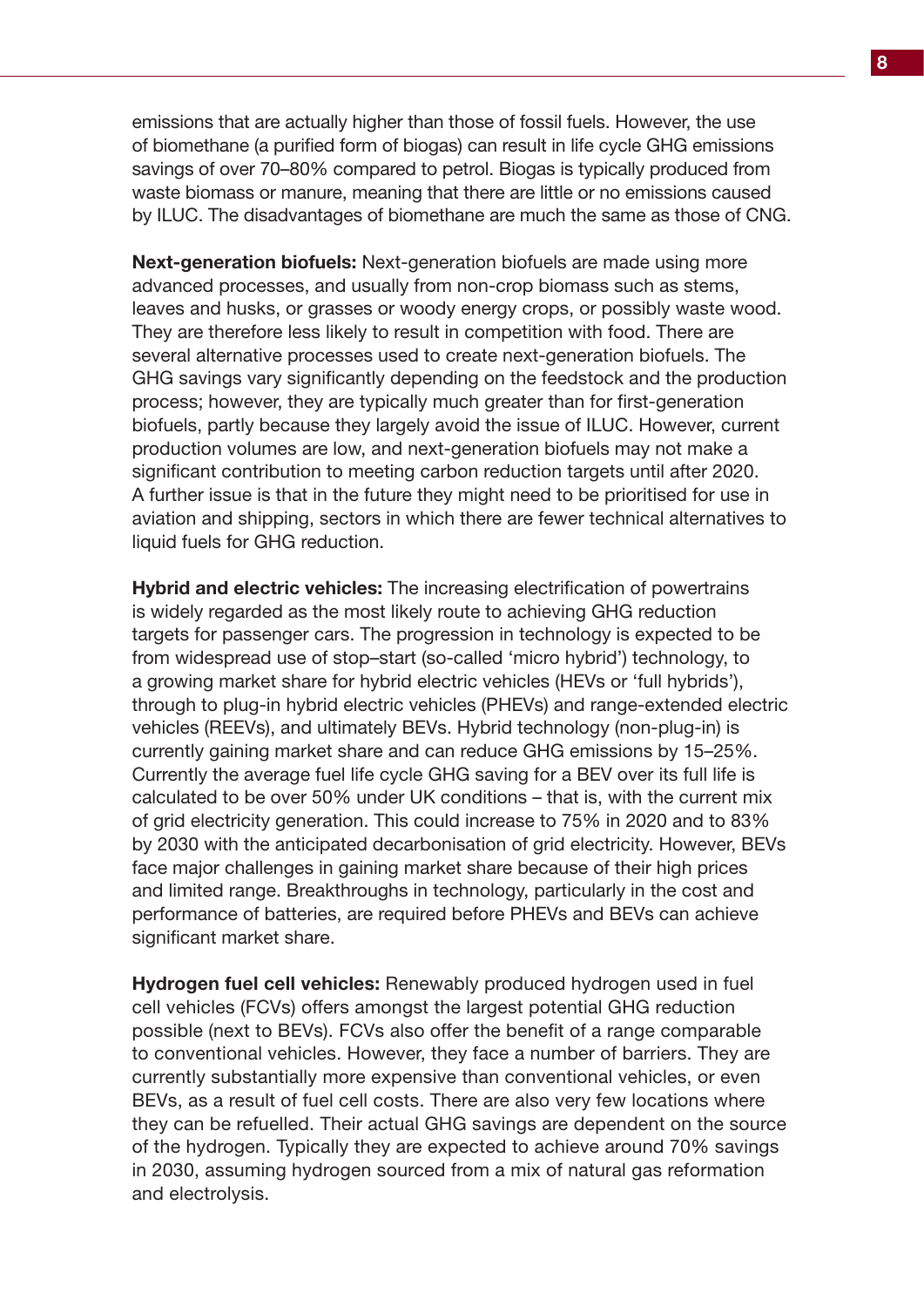In summary, each of these options involves trade-offs between GHG savings, cost, range and required refuelling infrastructure. However, one area which will benefit all these options is that of **improving vehicle energy efficiency through reduced weight and reduced drag**. A greater focus on the use of ultra-lightweight body structures and achieving the lowest possible drag coefficient and frontal area, together with reducing rolling resistance, can substantially reduce the overall energy requirement. This is particularly beneficial for BEVs, where drag and rolling resistance represent the majority of the energy losses. Reducing these losses can allow a smaller battery or fuel cell to be used, reducing costs.

## **Predicted future market shares of vehicle technologies**

In order to understand the likely growth in market shares for the different car technologies available, 14 separate studies were analysed, and their predictions – and the underlying assumptions – were compared. It is important to note that some studies attempt to forecast on the basis of existing trends, whereas others 'backcast' from a future scenario. These two methods can result in significantly differing results.

The technologies covered by the studies reviewed included HEVs, PHEVs, REEVs and BEVs. These studies provided a range of estimated market shares for each of the technologies; from these a series of 'mainstream' predictions (rounded to the nearest 5%) were then identified, as shown in the table.

To put these figures into context, in 2012 the UK market share for hybrid cars was 1.2%. For Plug-in Car Grant eligible vehicles it was just 0.1%, with pure BEVs accounting for 0.06%.

| Technology                       | 2020      | 2030      |
|----------------------------------|-----------|-----------|
| Full hybrids                     | $5 - 20%$ | 20-50%    |
| Plug-in hybrids                  | $1 - 5%$  | 15-30%    |
| Range-extended electric vehicles | $1 - 2\%$ | $5 - 20%$ |
| <b>Battery electric vehicles</b> | $1 - 5%$  | $5 - 20%$ |

#### **Predicted market share of low-carbon vehicles**

Notes: The ranges presented in the table above are for individual powertrain options, and often from different sources. There will necessarily be interaction between the deployment of different options, and also with conventional ICE powertrains. The respective upper/lower limits for the different technologies cannot therefore be simply added together. There was insufficient data to provide estimates for FCVs. The remainder of the market will remain conventional ICE powertrains.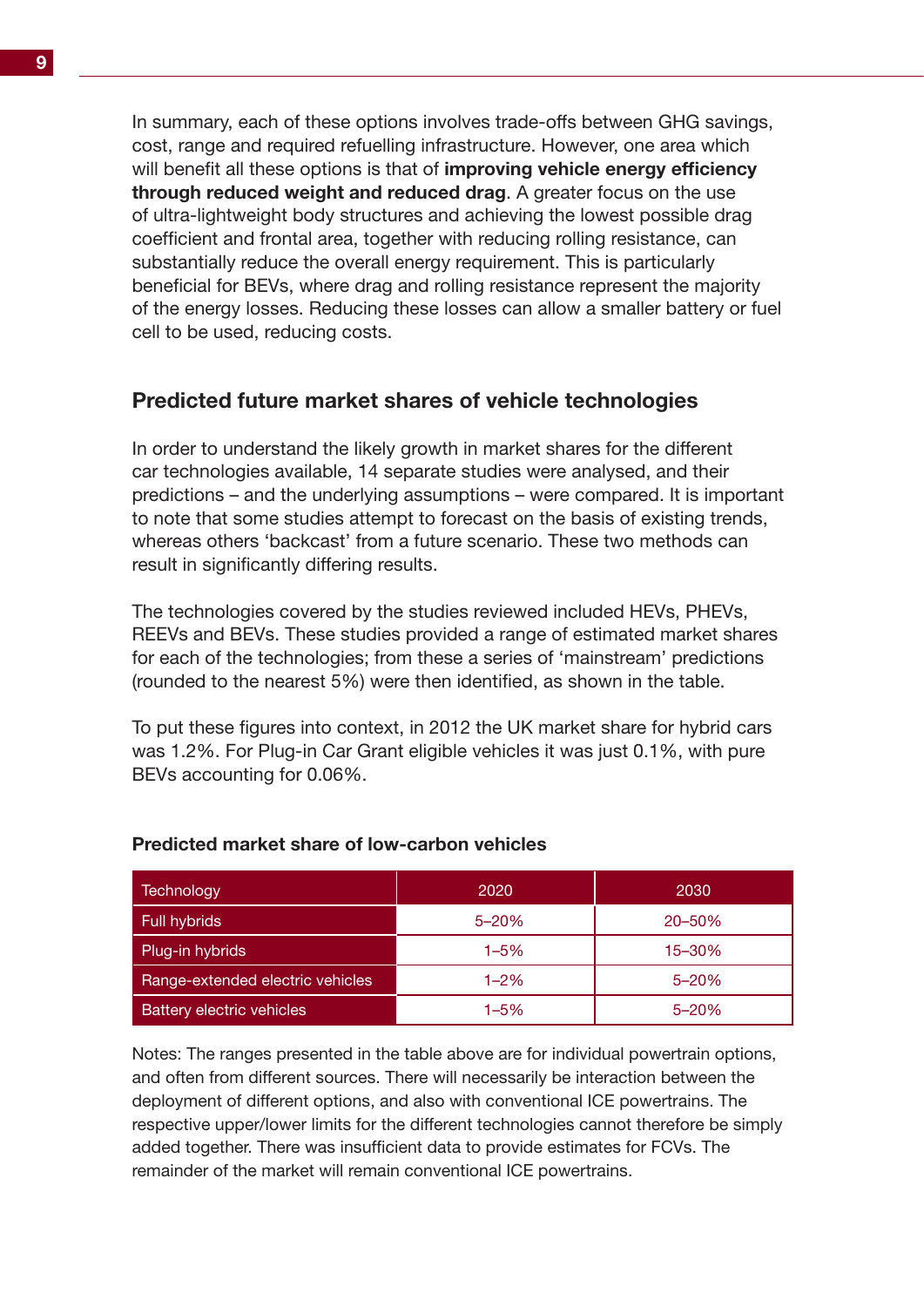Each of the studies from which these average figures are taken makes a set of assumptions regarding certain key sensitivities. The factors which appear to have the strongest influence over the predictions are, firstly, future government policy, and, secondly, the likely speed with which breakthroughs in technology, particularly with respect to batteries and fuel cells, will be achieved.

### **Predicted future market shares of fuels**

The expected changes in terms of the fuels which are likely to be used in future vehicles are shown below. These figures show Ricardo-AEA's assessment of the most likely scenario for meeting EU 2050 carbon reduction targets, based on known measures identified in the European Commission's 2011 Transport White Paper and recent concerns about the availability and sustainability of biofuels. On the left-hand side it can be seen that petrol and diesel vehicles are expected to remain the dominant technology in the overall vehicle fleet until at least 2030. However, the plot on the right illustrates how the actual quantities of petrol and diesel used (and as a result the energy provided) will fall dramatically as a result of the continuing improvements in ICE vehicle efficiency.



Source: Ricardo-AEA analysis

Many other factors might affect the speed of uptake of low-carbon cars. These include rising oil prices, potential resource constraints (e.g. for the rare earth metals needed for electric drivetrains), and the possibility of increasing urbanisation leading to a shift away from car ownership to alternatives such as car sharing, improved public transport, and other forms of personal mobility such as electric bikes and scooters – all developments, of course, which would in themselves lower GHG emissions, without reference to low-carbon cars.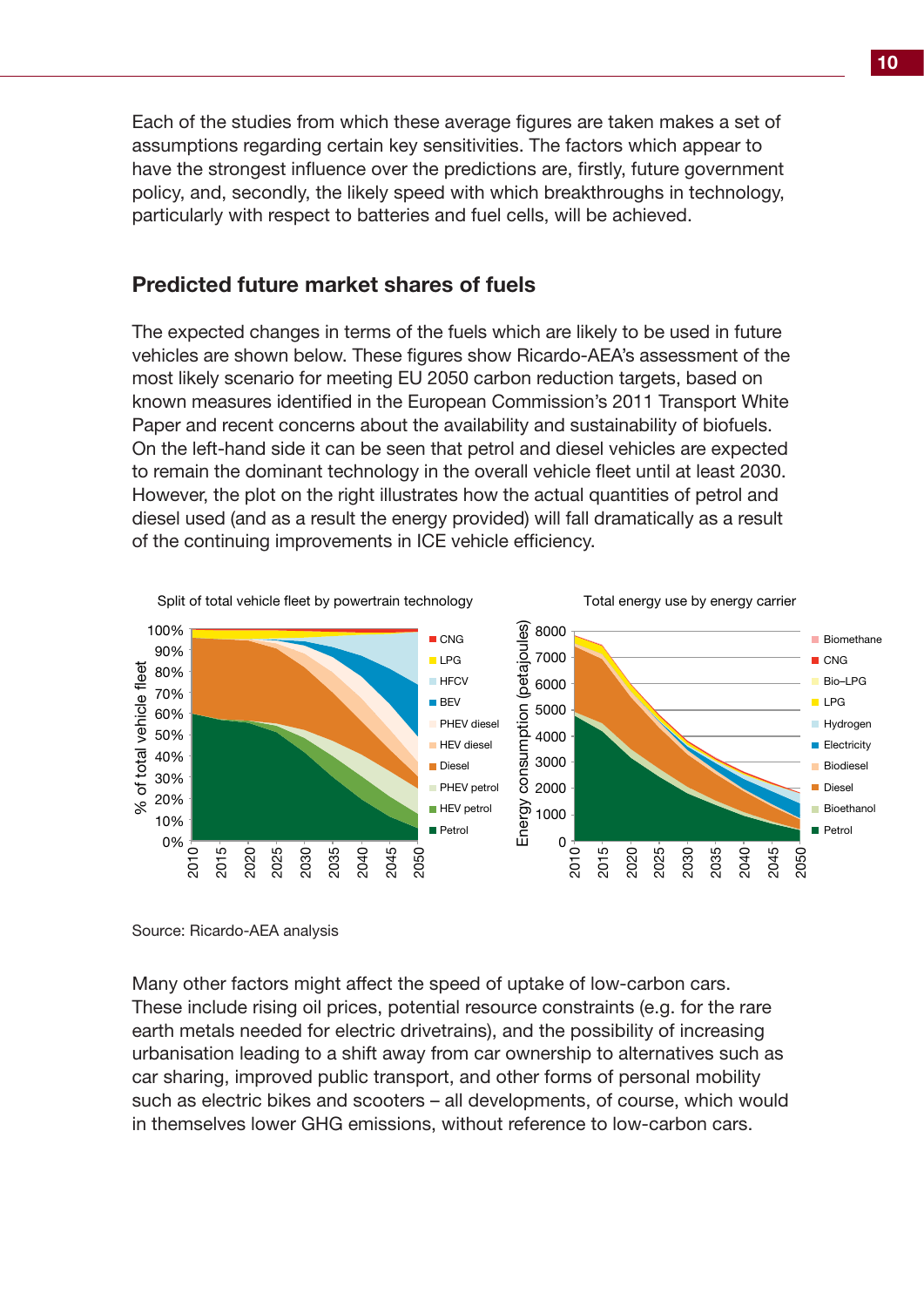## **Conclusions**

In the near future, the expectation is that conventional petrol and diesel vehicles will continue to dominate personal transport, with advances in fuel economy being achieved by means of innovations in engine technology combined with a greater focus on improving vehicle efficiency through reduced weight and drag. At the same time, technologies such as stop–start systems are expected to become commonplace, and full hybrid technology will continue to increase its market share.

In the medium term, if breakthroughs in battery technology deliver the necessary performance improvements and cost reductions, there will be increasing electrification of powertrains. Increasing numbers of vehicles will offer an 'electric-only' drive mode, and the numbers of plug-in hybrid models available will increase. BEVs will start to gain market share too, as consumer confidence in electric powertrain technologies increases.

In the longer term, the likely mix of technologies is extremely difficult to predict. The speed with which PHEVs and BEVs (including fuel cell vehicles) will achieve significant market shares is highly dependent on their total cost of ownership in comparison to that of more conventional alternatives. This is, in turn, dependent on factors such as oil prices, further battery and fuel cell cost reductions, and government policies.

In the meantime the key question facing policymakers at present is at what level to set as the target for tailpipe CO $_{_2}$  emissions in 2025. Our analysis suggests that to achieve a 70 g/km target may require the new vehicle market share for PHEVs and BEVs to reach around 5% by 2025, in combination with further improvements to conventional and hybrid powertrain vehicles. This matches the most pessimistic market uptake projections of such vehicle types. A 60 g/km target would likely require PHEVs and BEVs to gain market shares which are towards the midpoint of the range of current projections.

There is no doubt that meeting a target of 60 g/km would be a challenge. However, some experts believe that this could be achieved, were government and the automotive industry to work to create the right policy framework and to try and ensure that the necessary advances in technology are realised.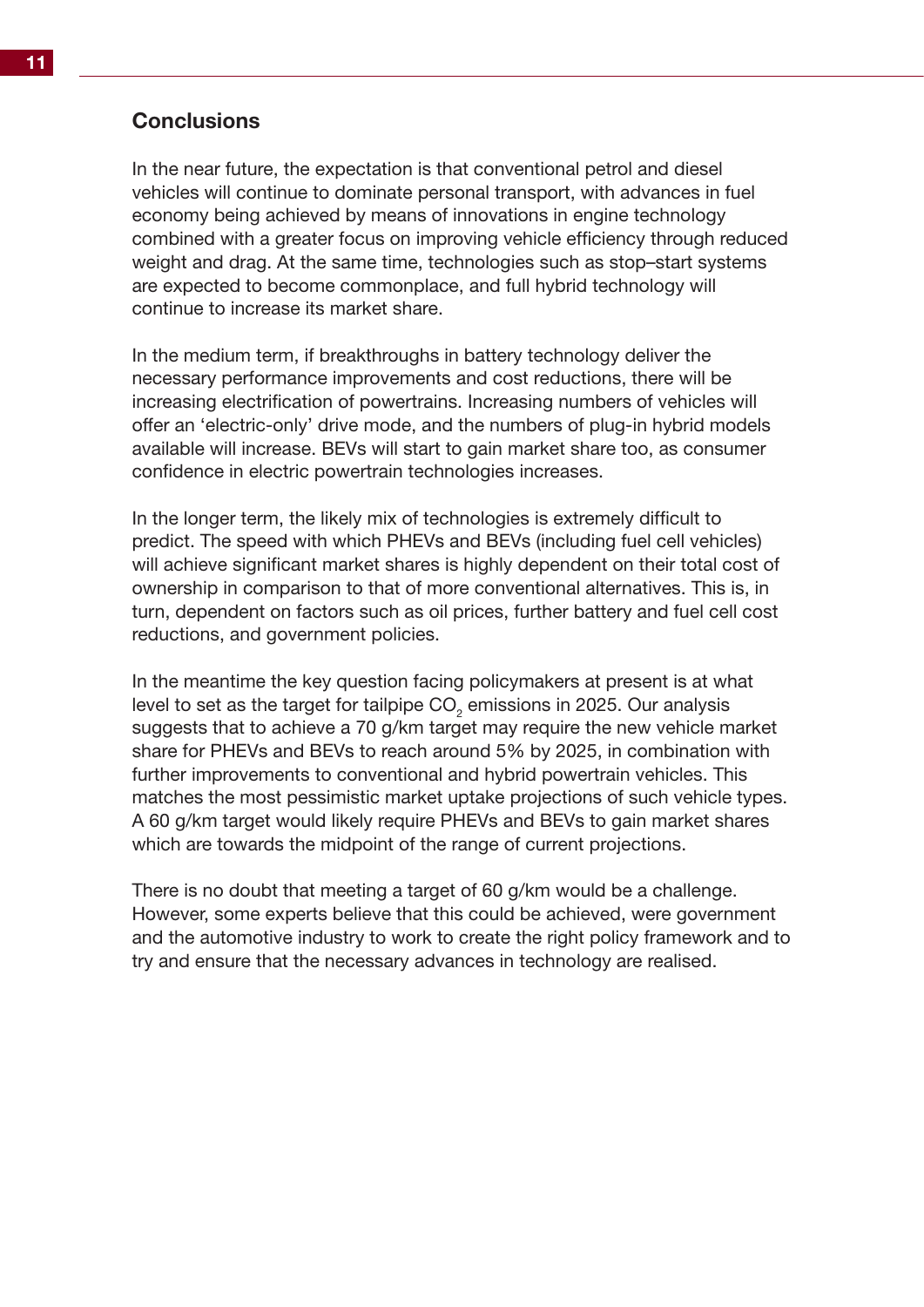# About the Authors

**Duncan Kay** is a senior technical consultant for Ricardo-AEA and has a background of 16 years' experience in the automotive sector, working as a research and development engineer developing new technologies to improve fuel economy and reduce emissions from passenger cars. Since leaving the industry he has spent the last 5 years advising and consulting on a wide range of transport issues, particularly analysis of the automotive industry and transport greenhouse gas emissions reduction. Duncan has led studies for the Low Carbon Vehicle Partnership, the European Environment Agency and the European Commission amongst others. In 2012, he completed a study for the Joint Research Council of the European Commission examining the role of research and development in maintaining the competitiveness of the European automotive industry.

**Nik Hill** is Ricardo-AEA's Knowledge Leader for Transport Technology and Fuels and has over 13 years of experience of consultancy project work on transportation issues for a range of public and private sector clients. He has particular expertise in transport emissions, low-carbon vehicle technologies and fuels, and in developing models to simulate future emissions trajectories. Nik's expertise includes assessing the energy and environmental impacts of transport, including model development, life cycle analysis and the economic evaluation of future vehicle technologies and fuels. Nik has led a number of influential projects for the UK government and European Commission in recent years, one of which was a high-profile European Commission project to identify and analyse potential options for a long-term policy framework to reduce transport greenhouse gas emissions out to 2050.

**Dan Newman** is a consultant for Ricardo-AEA with over two years of experience on sustainable transport projects for both governments and the private sector. Dan has particular expertise in battery/hybrid electric vehicles and natural gas fuelled vehicles. He has been involved in a range of work for the European Commission and has recently been instrumental in investigating the effect of environmental regulations and standards on vehicle prices over the past 15 years. Dan has led tasks assessing the impact of information communications technology (ICT) of the large-scale deployment of battery electric vehicles for the European Commission, and has modelled how natural gas can contribute to achieving cost-effective greenhouse gas emissions reductions across the European transportation sector.